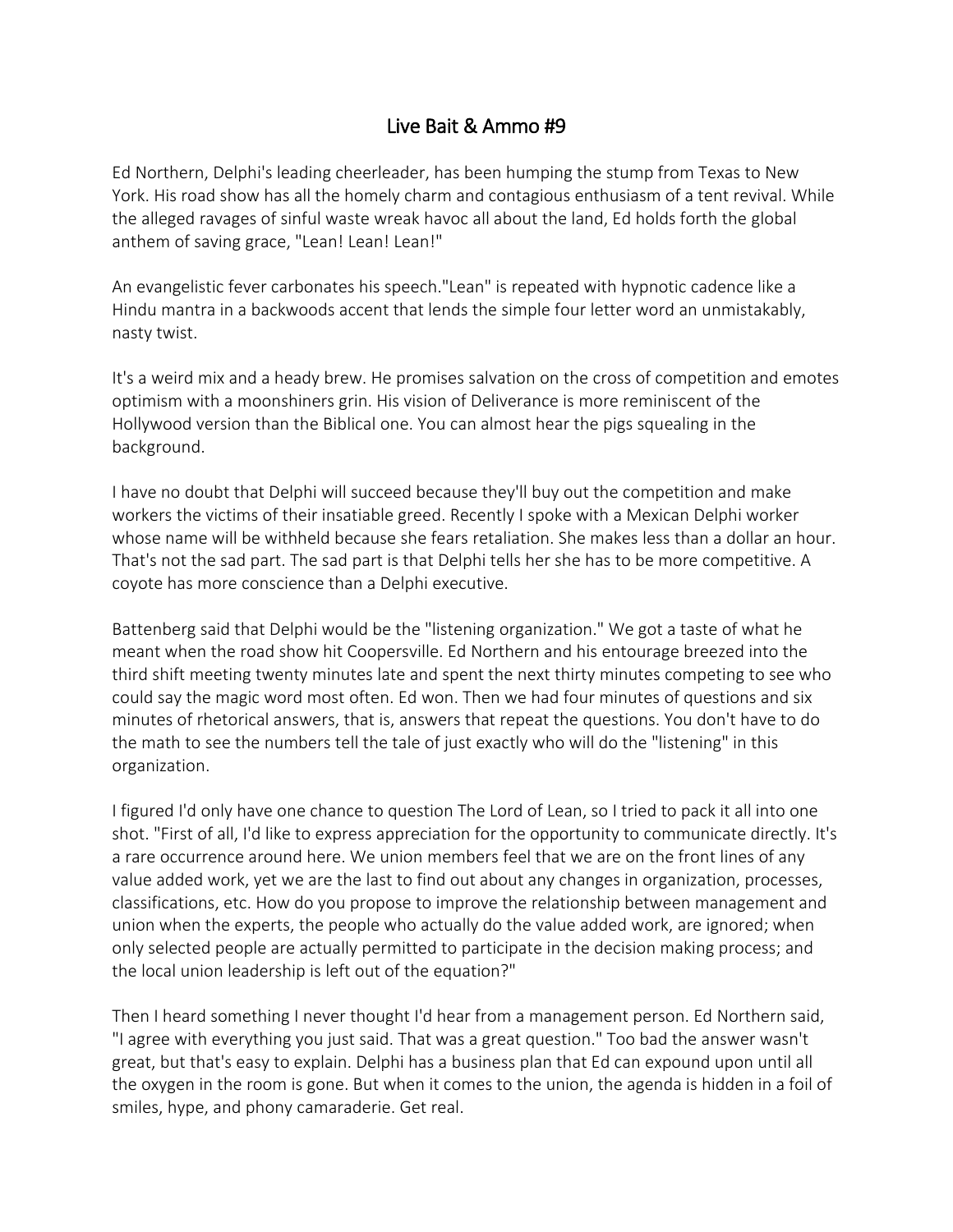Since 1992 Delphi has reduced its UAW work force by 42% and Merrill Lynch expects that trend to continue. Since the announcement of the spin-off those numbers are increasing daily. Delphi has made no attempt to halt the exodus. I'm not playing word games, that's the real agenda in action.

If you want to predict the future, you study history. In light of the wisdom gained thereby, you examine the present. The seeds of the future are evident in the here and now. Delphi plans to grow the business by gutting the union. Another union member piped up, "The last time you were here, you said, 'I don't close plants. I build plants.' Where and how soon are you going to build plants in the US?"

Northern started back pedaling fast on that one. He hurriedly explained that because of the successful implementation of lean manufacturing we now have a lot of vacant floor space available. He pledged to fill that floor space before he laid any concrete. He took a deep breath, blinked twice, then claimed he was going to 'triple the business." He said that Delphi Ewas going to be "adding social security numbers this year."

"You mean workers?" someone asked.

"Yes, workers", Ed said.

"American workers?"

"Yes, American workers."

"You mean hourly workers?"

"Yes, hourly workers."

"UAW workers?"

"Yes, UAW workers. That's hard to believe, isn't it."

Yes Ed, it certainly is hard to believe.

When union members in Rochester, NY asked him how he felt about the hundreds of workers retiring and transferring out of Delphi he replied that he wanted them to go because they were "not the kind of workers that Delphi needs". He wants workers who use one hand to do their job and the other hand to help their co-worker. When asked if they were going to replace vacating workers he said , no, it's called "cost savings and lean manufacturing."

Yes Ed, it is hard to believe a person who continually changes his story.